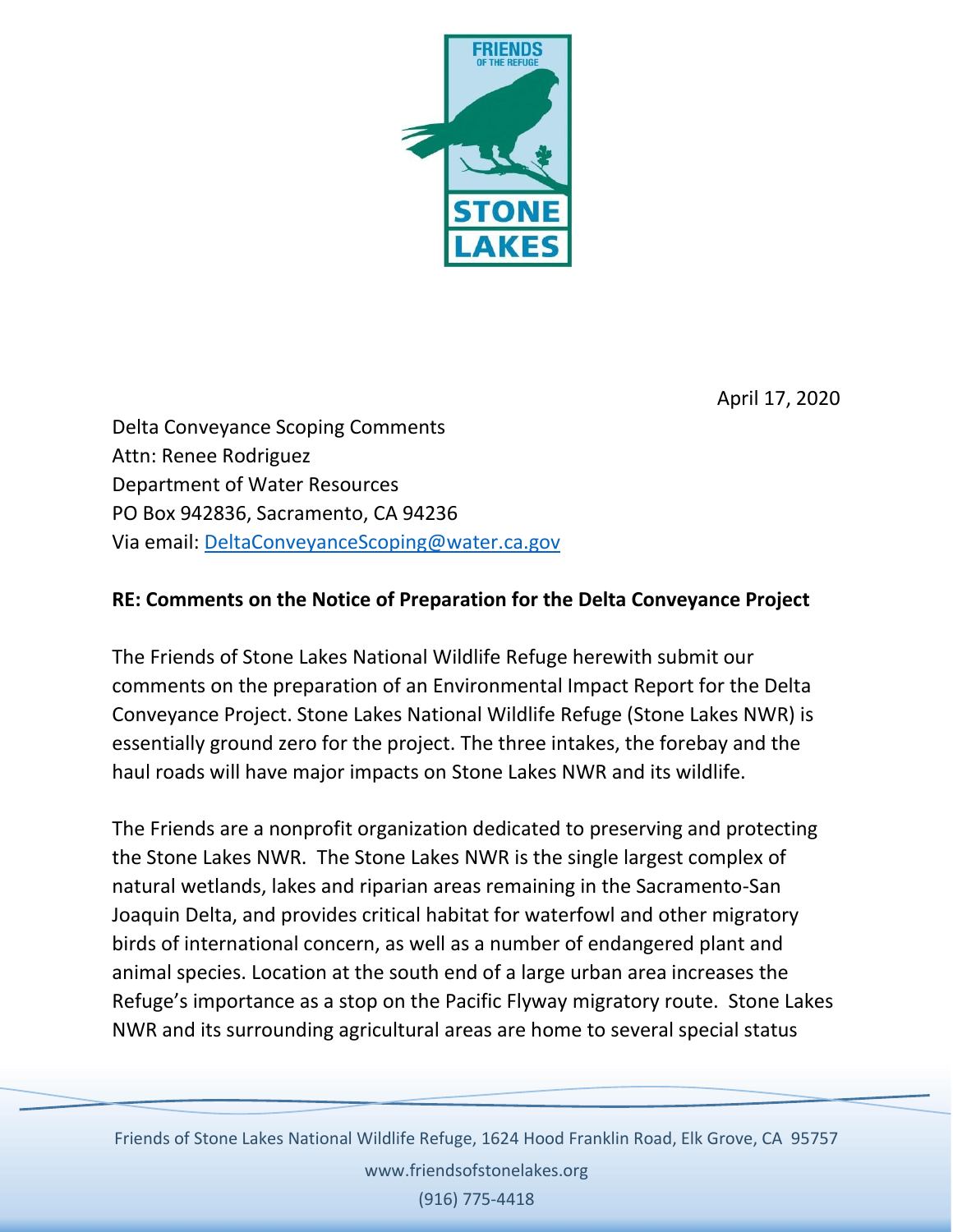species, including the tri-colored blackbird, greater sandhill crane, white-face ibis, long-billed curlew, Swainson's hawk, burrowing owl, giant garter snake and valley elderberry longhorn beetle.

The Stone Lakes NWR is recognized as one of the most threatened refuges in the country. Crop conversion to habitat unfriendly vineyards, high voltage power lines, a high-rise structure and a heliport at the refuge boundary, sea level rise, increased flooding and, most importantly, urbanization of foraging habitat loom large among those threats. The refuge is already imperiled and constrained by urbanization close to its northern and part of its eastern border. A project of the magnitude of the Delta Conveyance has the very real potential of diminishing the geographic range of some of the species the refuge is designed to protect, like the greater sandhill crane.

The Friends of Stone Lakes NWR has engaged with the Delta tunnels projects from the outset, beginning with negotiations on mitigation and enhancement measures for the Bay Delta Conservation Plan, then with the WaterFix project as a protestant during State Water Resources Control Board hearings, and now its successor, the equally euphemistic Delta Conveyance Project.

As we respond to this incomplete and premature Notice of Preparation, we are troubled by the still evolving project design. We are observing an inherent inconsistency in the way the various infrastructure components are handled. The launch shafts apparently went through a more involved effort to avoid impacts while also maximizing access to transportation corridors. Specific criteria to avoid refuges or preserved habitat were part of that effort. In contrast, the intakes continue to be located where the engineering worked best with seemingly no concern about avoiding any egregious impacts, and the haul roads transecting the Stone Lakes NWR are further evidence of that. The comments that follow elaborate on these and other concerns. We urge the preparers to give them serious deliberation.

**A complete detailed description of the project should be prepared, including an engineering-level design of all necessary components of the entire proposed conveyance system, prior to initiation of any environmental review.** Work of the Delta Conveyance Design and Construction Authority (DCA) with stakeholders reveals that the tunnel design continues to be evolving. Environmental analysis should not be initiated until project design is finalized enough to disclose and analyze the probable environmental effects.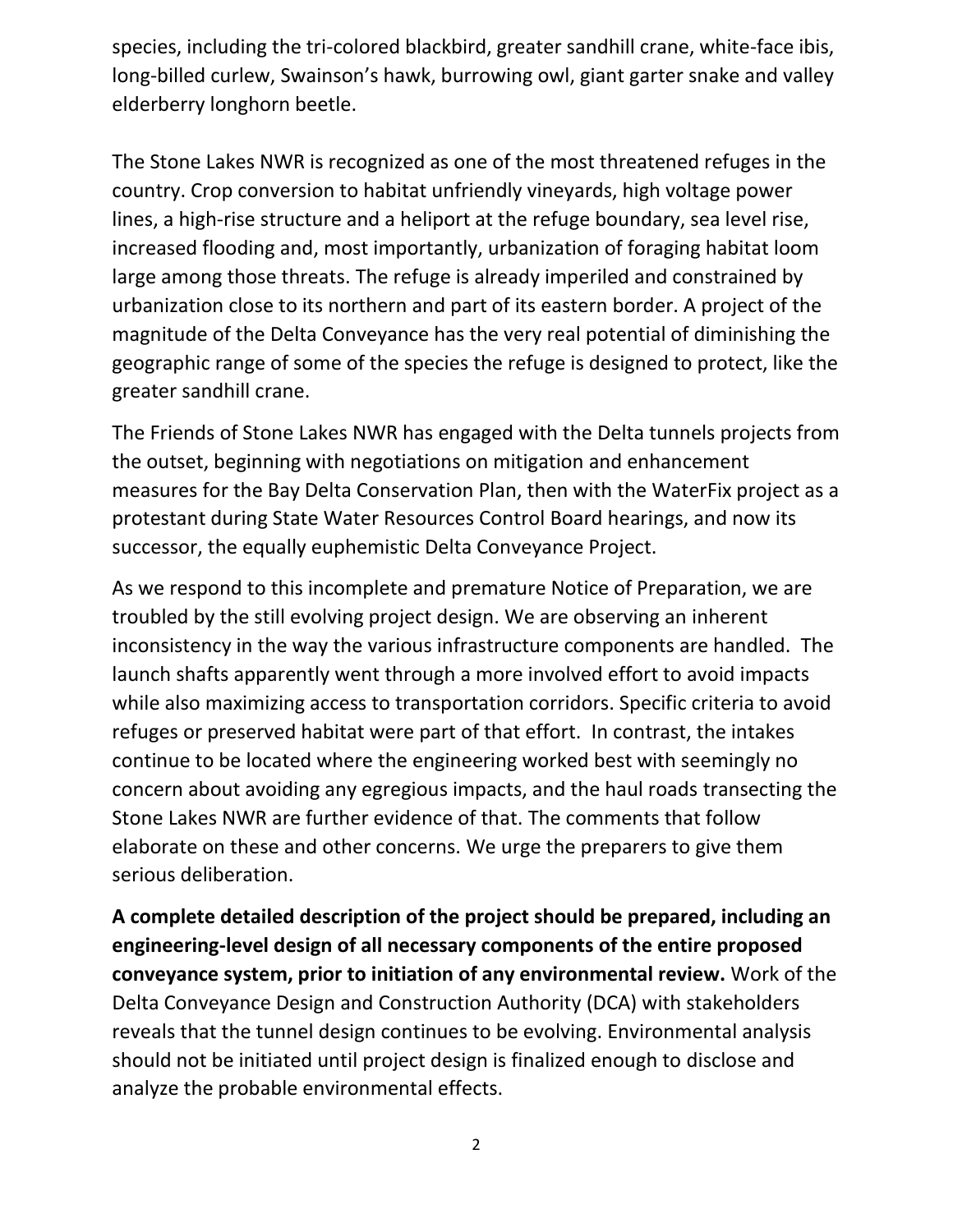**The project alternatives must be expanded to include alternative means of achieving project objectives.** Given the huge scope and considerable environmental impacts of the Delta Conveyance Project, the need to seriously evaluate alternatives that would accomplish most, if not all, of the tunnel proponents' objectives, remains imperative. Governor Newsom's call for development of a Water Resiliency Portfolio was a hopeful step in that direction. Unfortunately, the resulting, hastily prepared document fell well short of expectations, and the tunnel project remains as one on a list of several projects and programs.

We urge the Project proponents and the Department of Water Resources to provide a balanced analysis of alternative strategies and projects put forward in recent years. These would include, but not necessarily be limited to 1) the Sierra Club's Sensible Water Management Portfolio Smart Tunnel Alternative, particularly the strategies to increase irrigation efficiency and reduce San Joaquin Valley ag water demand; 2) John Garamendi's Little Sip, Big Gulp Alternative utilizing the Sacramento Deep Water Ship Channel and a shorter, pressurized pipeline to Franks Tract; 3) Robert Pyke's Western Delta Intake Concept; and 4) brackish water treatment in the south Delta prior to delivery to points south.

**Alternatives to infrastructure components of the Delta Conveyance Project must be evaluated**. The scope of the project is of such huge magnitude that individual tunnel intakes, the forebay, the tunnel alignment, the tunnel construction launching sites, the southern terminus infrastructure and the electrical transmission lines—all have alternatives with varying degree of environmental impact. The alternative sites for and design of these components should be informed not just by engineering and cost considerations, but by their relative environmental impacts. The analysis of alternatives in the EIR should reflect this, particularly with respect to intake alternatives and alternative tunnel construction launching sites

### **Site and Design Alternatives to the Tunnel Intakes Must Be Evaluated**.

Information disclosed during the DCA Stakeholder Meetings reveals that the intake locations were solely determined by engineering considerations. In particular, no consideration has been given to terrestrial impacts in conjunction with the placement of fish intakes. The environmental analysis needs to evaluate location and design alternatives that take into account both terrestrial and aquatic impacts as opposed to optimizing engineering considerations.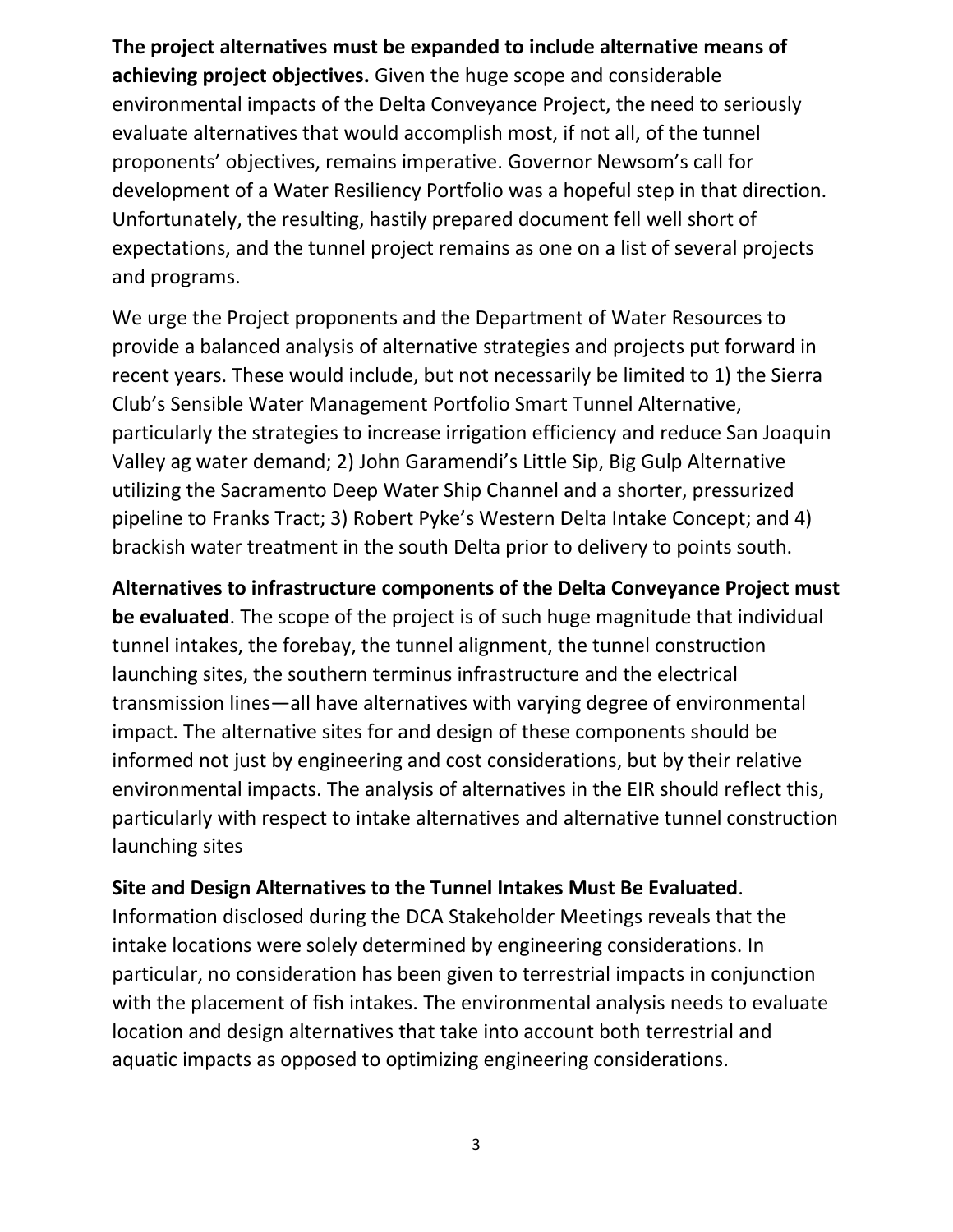For example, the current project design places all intake infrastructure immediately behind a levee surfaced on both sides with concrete. Setting the road, intake support structures and settling ponds back from the levee would allow retaining and/or reestablishing the riparian corridor.

# **Site alternatives to the tunnel construction launches must be evaluated**.

Discussion at the DCA Stakeholder Meetings reveals that ongoing analysis is underway to determine where tunnel boring stations will be placed along the alignment. Disregarding for the moment our concerns in Paragraph 1 regarding preparing the EIR in advance of a still-evolving project, the environmental analysis needs to consider alternatives that fully take into account the terrestrial species impacts of these alternatives. See the attachment on criteria and methodology for conducting this analysis.

**Impacts of pressurized flow in tunnels must be evaluated**. The proposed project currently proposes one tunnel with capacity for up to 6000 cfs of water that would apparently not be pressurized. It is reasonably foreseeable that postenvironmental review modifications will be sought to increase potential water volumes by pressurizing the water flow. The environmental document must recognize that the proposed tunnel could be pressurized in the future to increase the amount of water pumped from the Sacramento River and evaluate the environmental impacts of the increased amount of water drawn through the intakes.

**WaterFix environmental commitments must be included as part of project**. The WaterFix tunnel project included a number of environmental commitments that were a product of extensive discussions with stakeholder groups associated with Stone Lakes NWR. These measures provided significant mitigation for impacts on terrestrial species, most notably greater sandhill cranes and Swainson's hawks. These environmental commitments must be included as part of the project, preferably as mitigation measures for the current tunnel project.

**Approach to traffic impact analysis must be reconsidered**. The traffic analysis for the Waterfix project postulated the "worst case scenario" for trip generation, the peak level of construction related trips on any one segment. That analysis resulted in significant levels of trips on some segments, as much as ten trips per minute, or one trip every 6 seconds. The study did not distinguish between heavy trucks and other vehicles, though it is presumed that heavy trucks would

.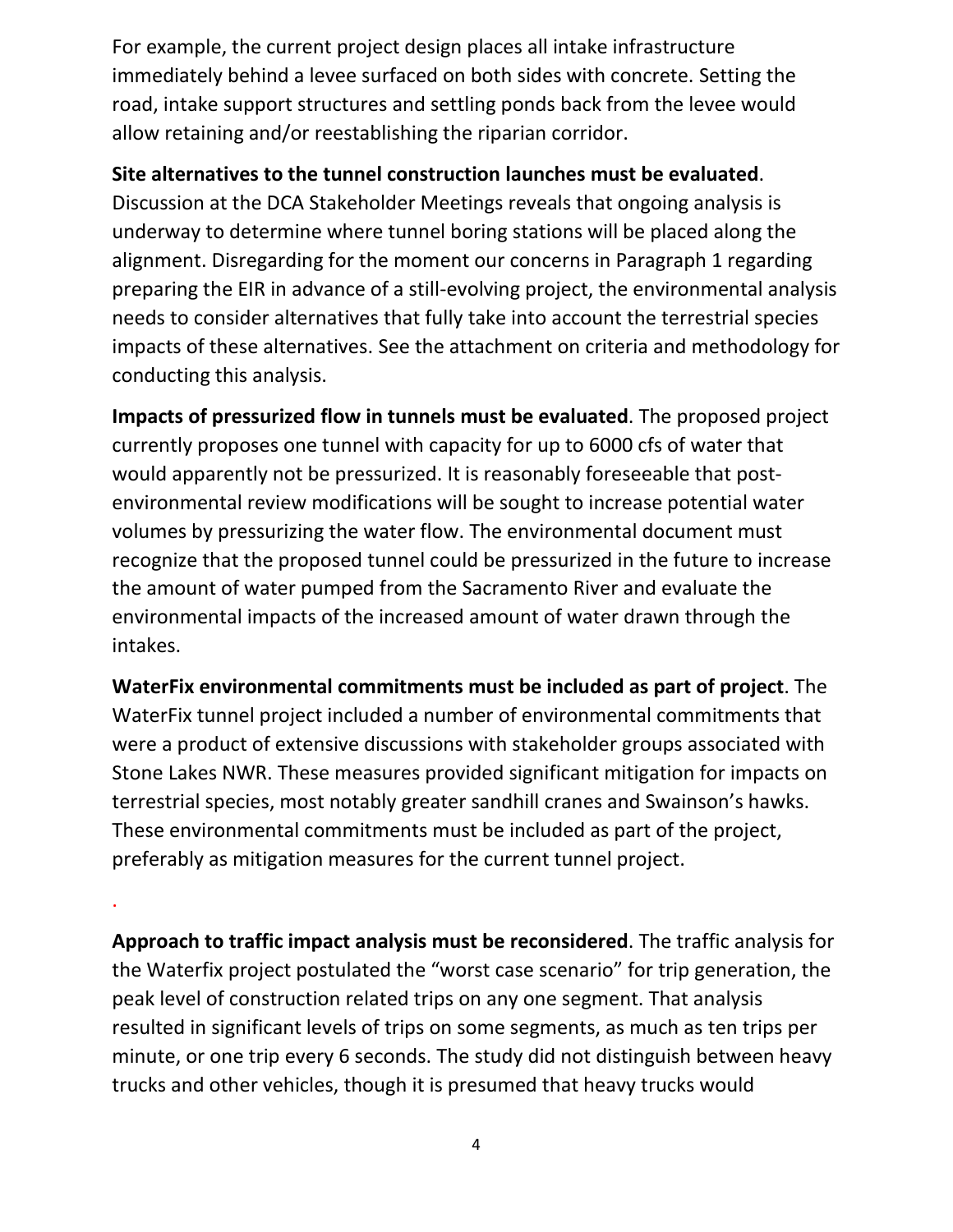constitute the majority of vehicles. The analysis did not provide any information regarding the length of time that peak traffic periods would be expected over the many years of tunnel construction. The analysis focused on congestion levels without giving adequate consideration to the impacts associated with a preponderance of semi-trailer trucks on the two-lane rural environment.

These inadequacies need to be addressed in a more refined and complete traffic analysis for the Delta Conveyance Project. It is encouraging that presentation materials at the DCA Stakeholder meetings provide more specific information regarding the daily volume of traffic sequenced over the 15-year construction period. This information needs to be included in the EIR. The assumptions for generation of heavy truck traffic and the duration of peak traffic also need to be included in the analysis of impacts.

In addition, we are very concerned that the DCA Stakeholder meeting materials identify Hood Franklin Road as a main haul road for project construction activities. The Friends have provided detailed comments regarding the significant effects on both wildlife and recreation that using Hood Franklin Road for this purpose would cause, given that it bisects the refuge and is the access to Refuge Headquarters and the Blue Heron Trail. These impacts must be evaluated along with a greater range of mitigation measures.

**New haul roads must be fully described and evaluated.** The DCA is considering the construction of new haul roads to support the construction of the intake structures along the Sacramento River. Several of these roads would be within or adjacent to the legislative boundary of the Stone Lakes NWR. The proposed roads must be accurately mapped. Details regarding the construction of these roads must be provided including road width, proposed surfacing, right-of-way acquisition, timing of construction, and post-construction use of roads and rightof-way.

The new haul roads would dramatically shift construction-related traffic away from the River Road to lessen impact on properties and communities along the river and transfer it to the terrestrial species the Stone Lakes NWR is trying to protect. The tradeoffs between these impacts must be fully acknowledged and identified.

The new haul roads would transect the Sone Lakes NWR and adjacent waterfowl foraging areas. Based on the experience of Stone Lakes NWR staff, the new haul roads will flush many waterfowl. As one example, sandhill cranes fly between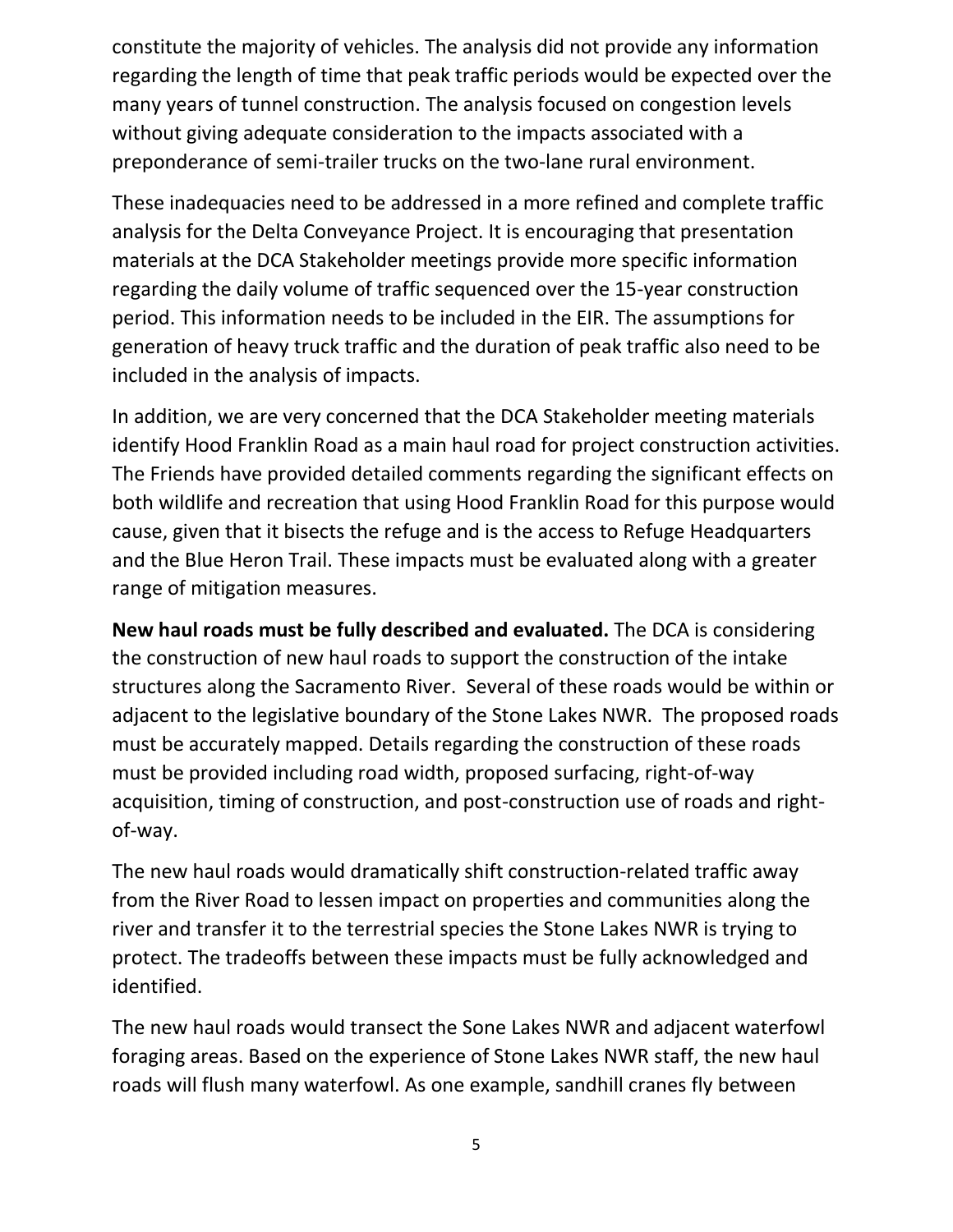roost sites on the refuge to foraging areas adjacent to the proposed haul road as well as foraging areas farther west in Yolo County. The EIR must identify waterfowl roosting and foraging sites, particularly with respect to the fully protected greater sandhill cranes, and evaluate the potential impact of haul road traffic on their movement. This analysis should be conducted in conjunction with the potential impact of birds being flushed into any proposed new power lines along the road

**Reusable tunnel material surfactant issues must be addressed**. The NOP indicates that the project will sample reusable tunnel material (RTM) as it is removed during the boring process to determine if it can be reused, and if not, how it will be disposed. The project proponents have to date refused to disclose the composition of chemical surfactants used with the boring machines. In the absence of any information as to whether or not the surfactants pose a hazard to humans or wildlife, it must be assumed that all RTM is hazardous and will need to be transported to safe disposal areas. This conclusion is consistent with the independent technical review panel of leading tunnel experts' (retained by the DCA) findings in December 2019. The project must include information that satisfactorily demonstrates that the surfactants will not pose a significant adverse impact, or analyze the environmental effects of disposing all RTM outside of the Delta.

**Transmission line impacts must be included**. The prior EIR/EIS for the WaterFix project did not include a full analysis of the impacts associated with providing electrical power to the project, both during construction and tunnel operation. This was left to a supplemental analysis. The EIR for this project needs to include a full description of both the temporary and permanent transmission facilities for the project and evaluate their impacts.

**Crane foraging habitat must be included in transmission line impacts**. In evaluating the impacts of transmission lines on waterfowl, particularly greater sandhill cranes, foraging habitat is equally important as roosting habitat. The analysis must use mapped data on moderate to high probability foraging areas proximate to roosting sites in considering the potential for species take associated with power line contact.

**Impacts of tunnel muck material storage site on adjacent Swainson's Hawk preserve must be evaluated.** The "RTM Storage area" shown in DCA Stakeholder meeting materials between Franklin Blvd and Interstate 5 is just to the south of a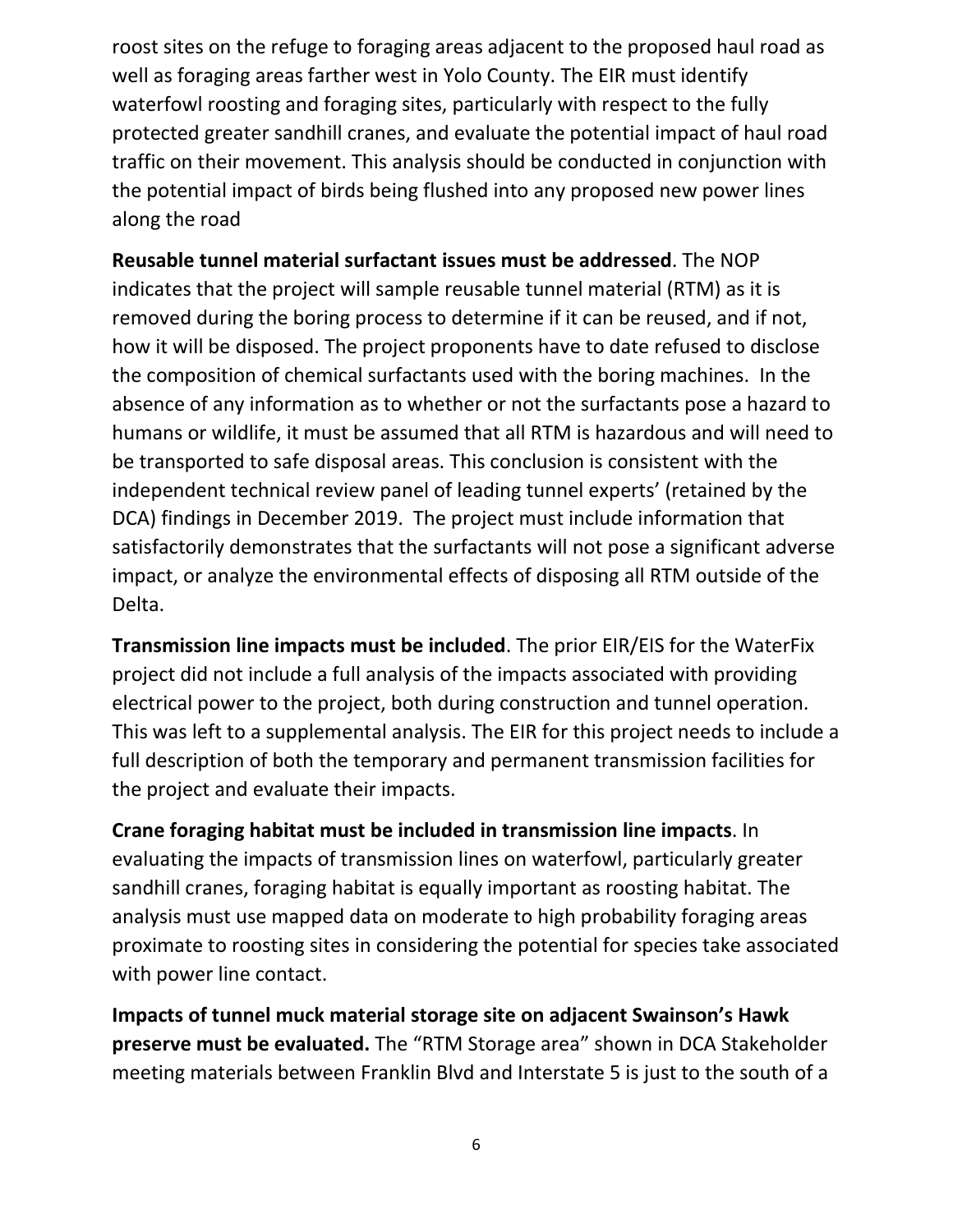Swainson's Hawk mitigation site. Activity at this site could impact hawk nesting and foraging and must be evaluated.

**Growth inducing aspects of freeway interchange improvements must be evaluated.** The DCA is also contemplating improvements to Interstate 5 interchanges at Hood Franklin Road and Twin Cities Road, as well as a completely new Interchange at Lambert Road. Any proposed improvements must be evaluated for their growth inducing impacts, particularly in relation to freeway related commercial development such as truck stops.

**Impact of tunnel facilities within Stone Lakes NWR boundary must be considered**. We continue to be concerned about the potential placement of the forebay, pumping facilities and, particularly, transmission lines within the legislative boundary of the Stone Lakes NWR. (See 57 Fed.Reg. 33007 (July 24, 1992).) It is the longstanding goal of the Fish and Wildlife Service and Refuge supporters to acquire and restore habitat within the entire boundary. The proposed conveyance facilities within the boundary would interfere with the ability of the Fish and Wildlife Service to implement its goals for the Refuge, as described in the Stone Lakes National Wildlife Refuge Comprehensive Conservation Plan. The EIR must identify and evaluate the potential impact of the project on realizing these goals and plans, and mitigate accordingly. Please see attached map of Stone Lakes NWR.

Instead of showing the boundary approved by Congress, maps by DWR and the DCA appear to only show the areas of Stone Lakes NWR that are already in public ownership. Maps in the Draft EIR that show the location of refuges, preserves and habitat conservation plan areas in the document must show the Stone Lakes NWR legislative boundary, not just lands in fee or easement ownership. All lands within the Refuge boundary may be managed to carry out the approved purposes of the Refuge, and thus could be potentially bought for public ownership.

Encroachments, development and disturbances within the Refuge boundary undermine Congressionally approved directives as well as the ability to carry out the Stone Lakes National Wildlife Refuge Comprehensive Conservation Plan. Permanent conversion of land within the Refuge's legal boundary by the project prevent the future use of Refuge lands for wildlife conservation. All analysis of impacts on the Refuge must begin with a correct boundary, not a truncated partial map.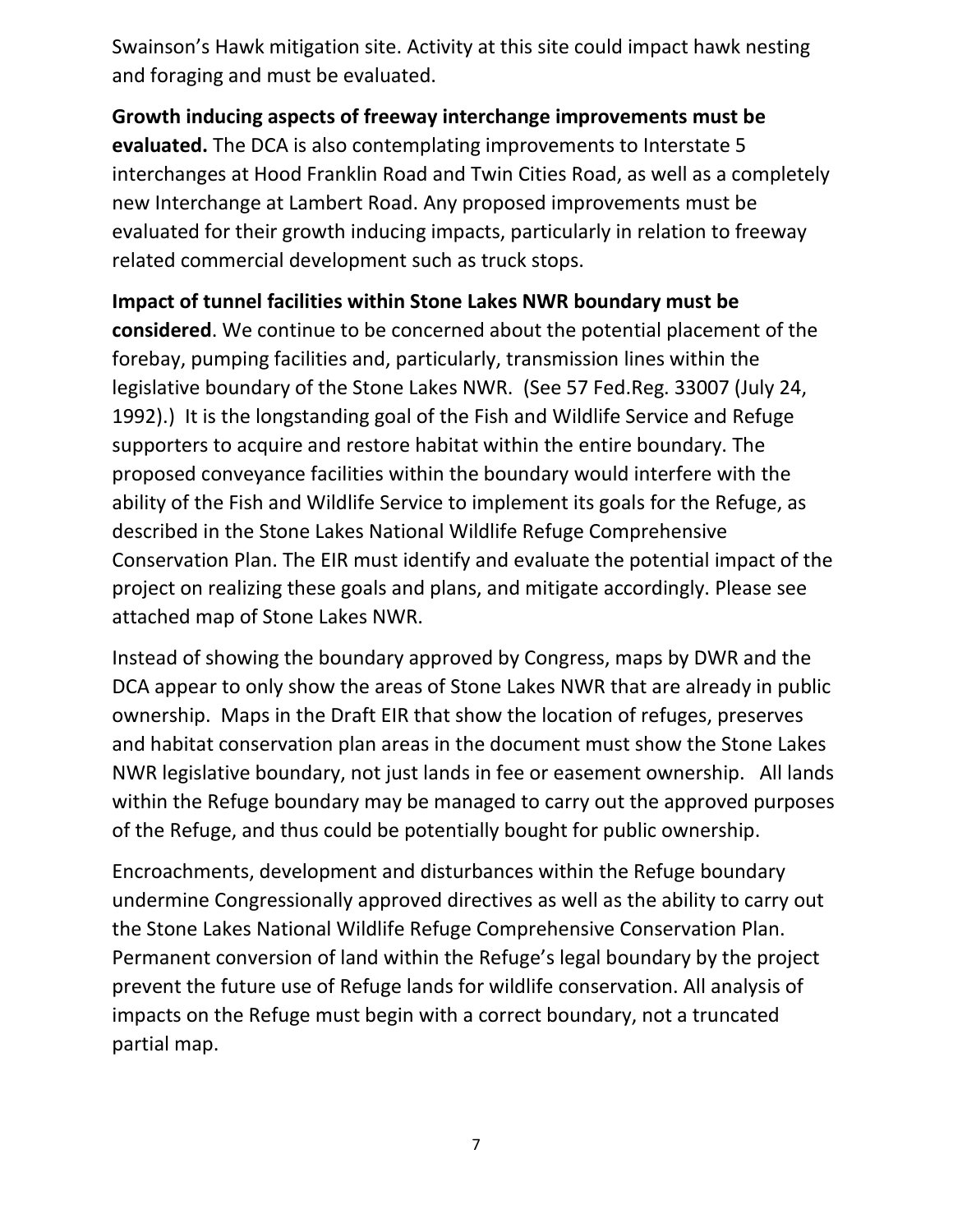We also note also that the map in the Stakeholder Engagement Meeting documents for February 26, 2020 inappropriately identifies the vernal pool complex within the Stone Lakes NWR boundary as being west of Interstate 5. It is east of the interstate highway.

\*\*\*\*\*\*\*

In conclusion, we urge the Department of Water Resources as lead agency to acknowledge the importance of Stone Lakes National Wildlife Refuge, its wetlands and wildlife; to take heed of our comments; to thoroughly assess alternatives and impacts; and to fully mitigate those impacts.

The Friends of Stone Lakes NWR will continue to engage with DWR and the DCA as this project moves through the review process. We remain available to provide information and discuss our concerns regarding this major project.

Sincerely,

chris Josh

Chris Tooker President, Friends of Stone Lakes National Wildlife Refuge

cc: Delta Conveyance Design and Construction Authority Osha Meserve, Soluri and Meserve Law Corporation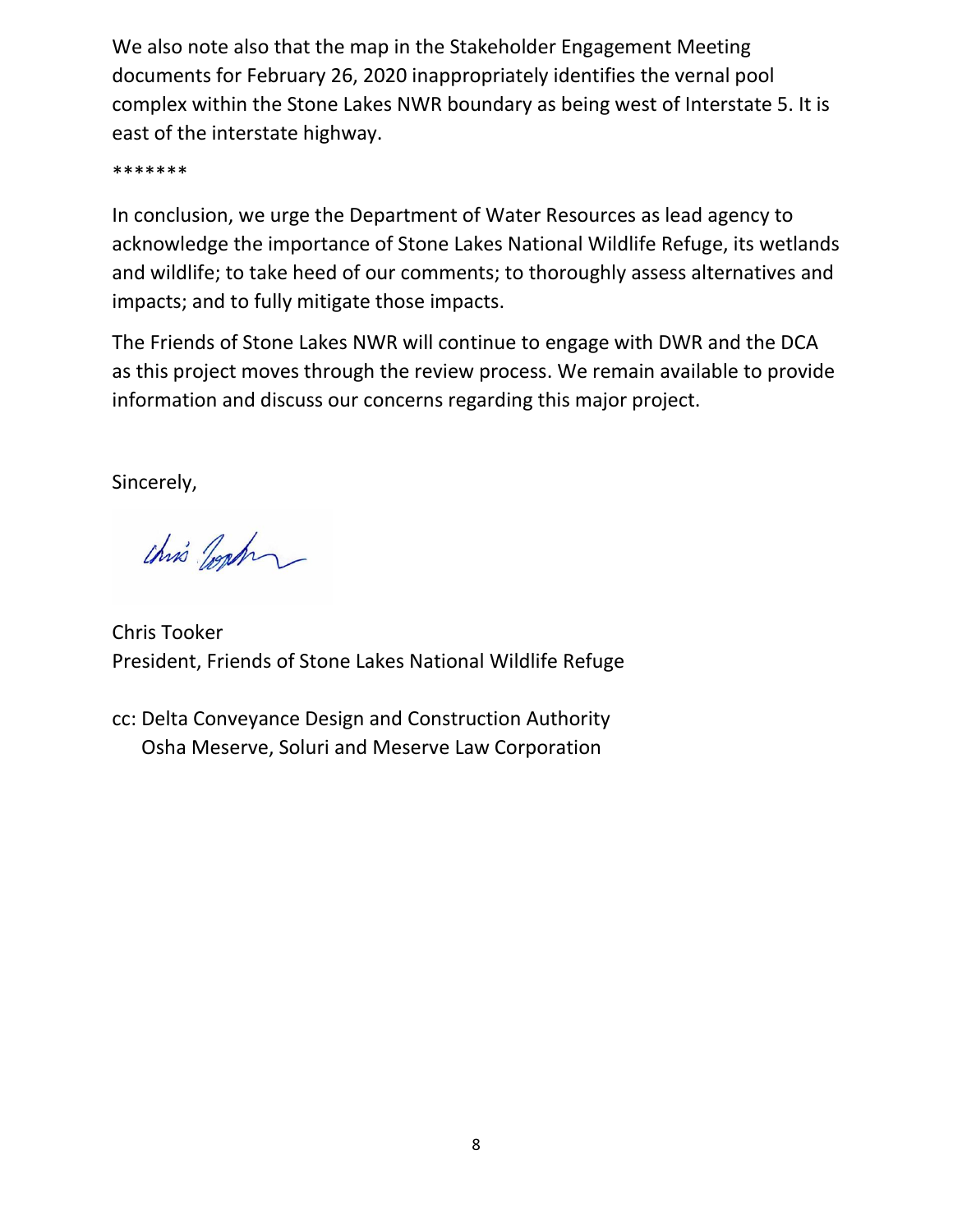#### Attachment 1 Friends of Stone Lakes NWR Comment Letter Delta Conveyance Project Notice of Preparation April 17, 2020

#### Terrestrial Species Criteria for Refining Launching Site Placements

The most important criteria to include would be diversity and density of terrestrial species with a focus on listed species, but not to the exclusion of other species. However, it would be a mistake to simply add a couple of new criteria items to the engineering rubric currently being utilized to identify "acceptable" siting locations. Doing so would likely result in an outcome similar to the intake locations, where the engineering was the primary driver for the selection of placements that worked well mechanically, but were/are extremely destructive to both aquatic and terrestrial species. We recommend that a far more comprehensive approach be utilized for siting the launching shafts and their extensive infrastructure, one that exhibits sensitivity to the important issues and concerns represented by the stakeholders in the SEC. So, beyond comments and suggestions about how to integrate terrestrial species concerns into the decision process, we will also be discussing more broadly how the decision process should work.

The approach utilized in the launching shaft selection process presented to the stakeholders at the last meeting represents a reasonable foundation for a framework that could be robust enough to incorporate addition of criteria addressing stakeholder concerns. But, it would be a potentially large mistake to just add a bunch of new criteria suggested by stakeholders, weight them, and then generate a new map. With all of the new criteria, the underlying decision process of balancing all of the additional factors becomes extremely complicated, and a single new map that attempts to incorporate all of the new criteria into one depiction representing more refined siting possibilities would seem to be nothing short of magic to all but the most informed GIS experts and modelers. Therefore, we recommend that a series of additional maps be generated for informational and illustrative purposes. The first series of maps would depict sitting possibilities based on the ten to fifteen mile spacing between launching shafts coupled with the criteria specific to one stakeholder category, excluding engineering concerns. This would provide an understanding of shaft placements in the absence of the engineering concerns. The second series of maps would depict the stakeholder category considered along with engineering concerns. The third would be a single map depicting the engineering concerns along with all of the stakeholder category concerns. This approach would allow a non-expert modeler to see the compromises and tradeoffs that were made in a visual format and would allow each stakeholder to see how their concerns fit into the larger decision.

A program like ESRI GIS hotspot analysis should be used to identify hotspots and then a decision making tool, like MARXAN, should be used to run a huge number of permutations to expose possible efficiencies – this should be done for all three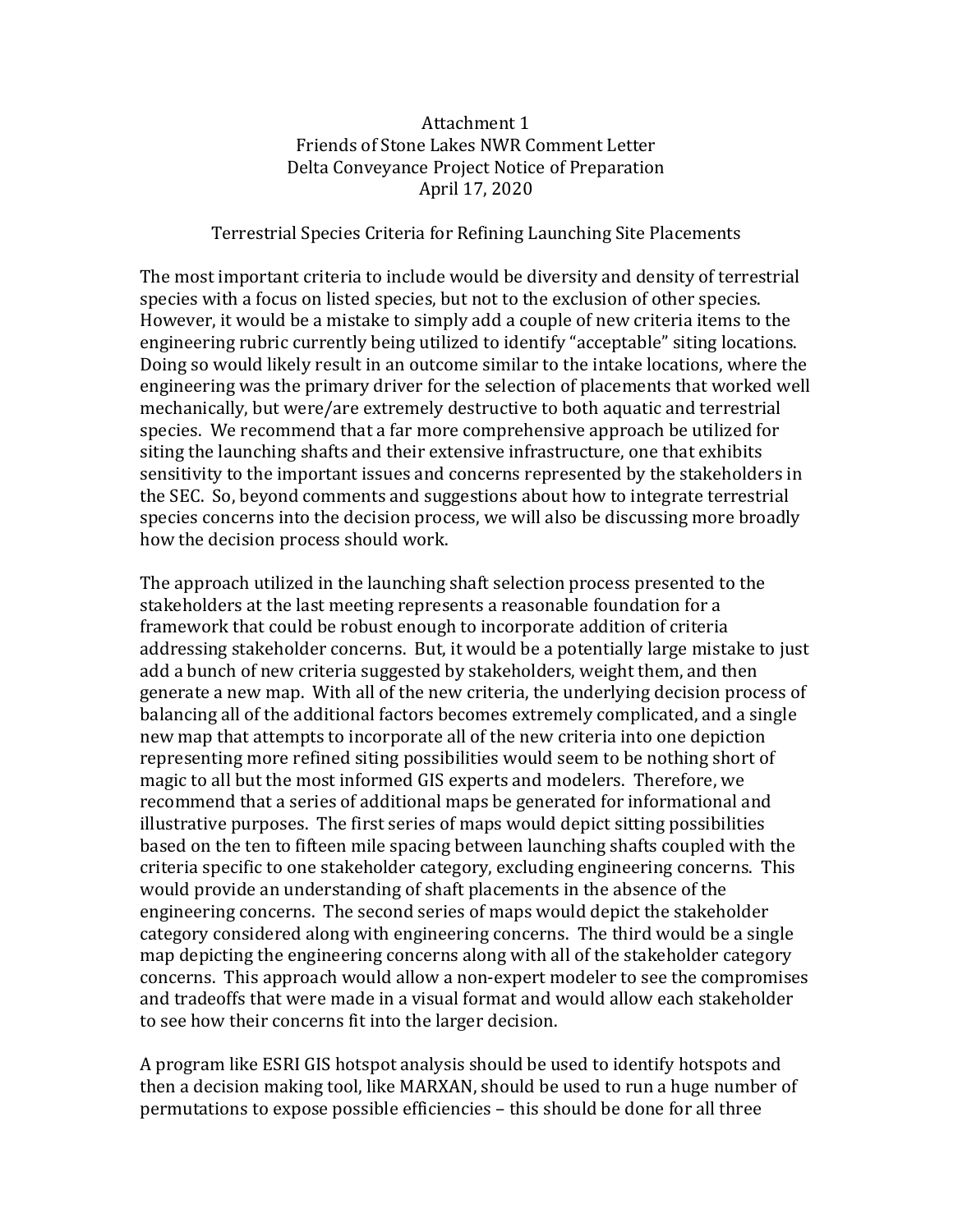classes of additional maps that we are suggesting. The stakeholders should be provided all information used for weighting criteria, the decision-making software utilized, and what specific data/GIS layers were used. For the terrestrial species aspect of this process, we would like to be able to technically analyze your process so we can determine if further refinements might improve the final outcomes. To this end we will need access to the same data and GIS layers that you will use. This will also allow us to comment on possible terrestrial species data gaps.

This type of multifaceted approach, which weaves in the concerns of the stakeholders with those of the engineers, should be utilized for all considerations of the siting of any of the conveyance infrastructures. This approach would integrate stakeholder concerns while providing illustrative visual maps that demonstrate that integration.

Returning to the terrestrial species criteria, there is a lot to capture when considering diversity and density. Diversity would encompass what species are using the landscape in question, with a special focus on listed species. The CNDDB, eBird, Stone Lakes National Wildlife Refuge census data, Cosumnes River Preserve census data, Staten Island census data, Audubon Christmas counts, literature review, SSHCP and SJMSCP species data, and habitat based analysis should all be used to distill species occurrence information into GIS layers, if they are not already in a layer, to determine which species are likely using a given portion of the landscape. The weighting of factors in this category needs to consider two components: diversity hotspots, and important habitat for specific species, which could include occurrence of very rare or no take species, nesting, roosting, or important foraging areas.

Density in the broadest sense would need to capture the numbers of individuals in a species, and across species, using a particular part of the landscape. But we must also concern ourselves with additional components like the numbers of nesting, roosting, and foraging individuals in and between species. Large numbers of nesting, roosting, or foraging species indicate the potential importance of one piece of land over another. Additional terrestrial species criteria would need to include: important corridors, as well as important locations for migratory species use.

The weighting of the various criteria is a crucial part of effectively balancing the important components that need to be considered. This reality suggests that additional maps would be very helpful in determining what the most effective weighting system should be such that the maps generated appropriately address the need for properly balanced criteria driving the prioritization of the landscape for siting. So, for the terrestrial species, having separate initial maps for diversity, density, corridors, and migratory hotspots that are subsequently blended into a single map, would be very useful in determining if the blended map appropriately highlights the most important areas to avoid. If it did not, the weighting could be appropriately adjusted.